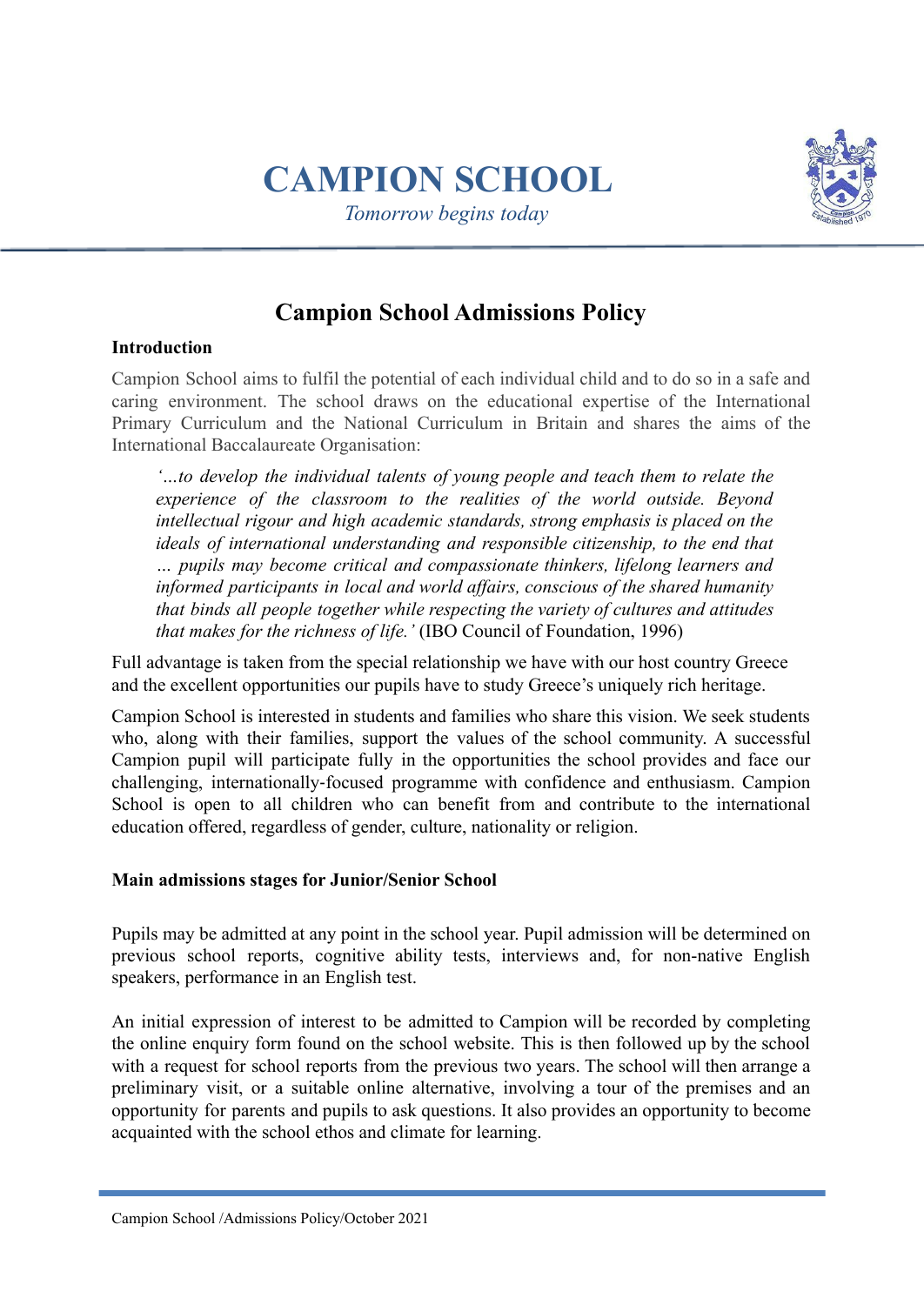#### **Senior School Admissions**

In the Senior School all non-native English candidates for years 7-12 will sit the [Cambridge](https://www.cambridgeenglish.org/test-your-english/) English [Placement](https://www.cambridgeenglish.org/test-your-english/) Test. Prospective Senior School pupils applying for years 7-10 will sit the [MidYis](https://www.cem.org/midyis) admissions test and candidates for the IB Diploma programme will sit the [CEM](https://www.cem.org/cem-ibe) IBE test. Following a successful interview, formal admission to the school requires the submission of the documents listed in the appendix.

Parents who wish to proceed with testing are requested to pay a registration fee of  $\epsilon$ 50.

#### **Junior School Admissions**

In the Junior School testing may be appropriate for some pupils. Those pupils who need to sit an English test will take this either prior to or on the day that they attend for an interview.

| <b>Junior School</b>                                                                                                                                                                                                                                                                                                                                                                             | <b>Senior School</b>                                                                                                                                                                                                                                                                                          |
|--------------------------------------------------------------------------------------------------------------------------------------------------------------------------------------------------------------------------------------------------------------------------------------------------------------------------------------------------------------------------------------------------|---------------------------------------------------------------------------------------------------------------------------------------------------------------------------------------------------------------------------------------------------------------------------------------------------------------|
| An assessment of the child's ability will<br>include:<br>A meeting with Head of<br>Juniors/Deputy Head and if<br>applicable, relevant testing                                                                                                                                                                                                                                                    | An assessment of the child's ability will<br>include:<br>MidYIS/Cambridge (English)<br><b>Placement Tests</b><br>A meeting with the Assistant Head -<br>Pastoral/IB Coordinator                                                                                                                               |
| Compilation of background information will<br>include:<br>Completed enquiry form<br>2 years of reports<br>Relevant documentation of tests or<br>assessments where applicable e.g.<br>CEM test data educational<br>psychologist report, etc.<br>Letter of recommendation from<br>previous school attended<br>(Nursery-Year 2) or Confidential<br><b>Teacher Recommendation (Years</b><br>$3-6$ ). | Compilation of background information<br>will include:<br>Completed enquiry form<br>2 years of reports<br>Relevant documentation of tests or<br>assessments where applicable e.g.<br>CEM test data educational<br>psychologist report, etc.<br>Confidential recommendation from<br>former school upon request |

Only when all of the above have been met will an application be considered complete and a decision will be made to admit the child or not.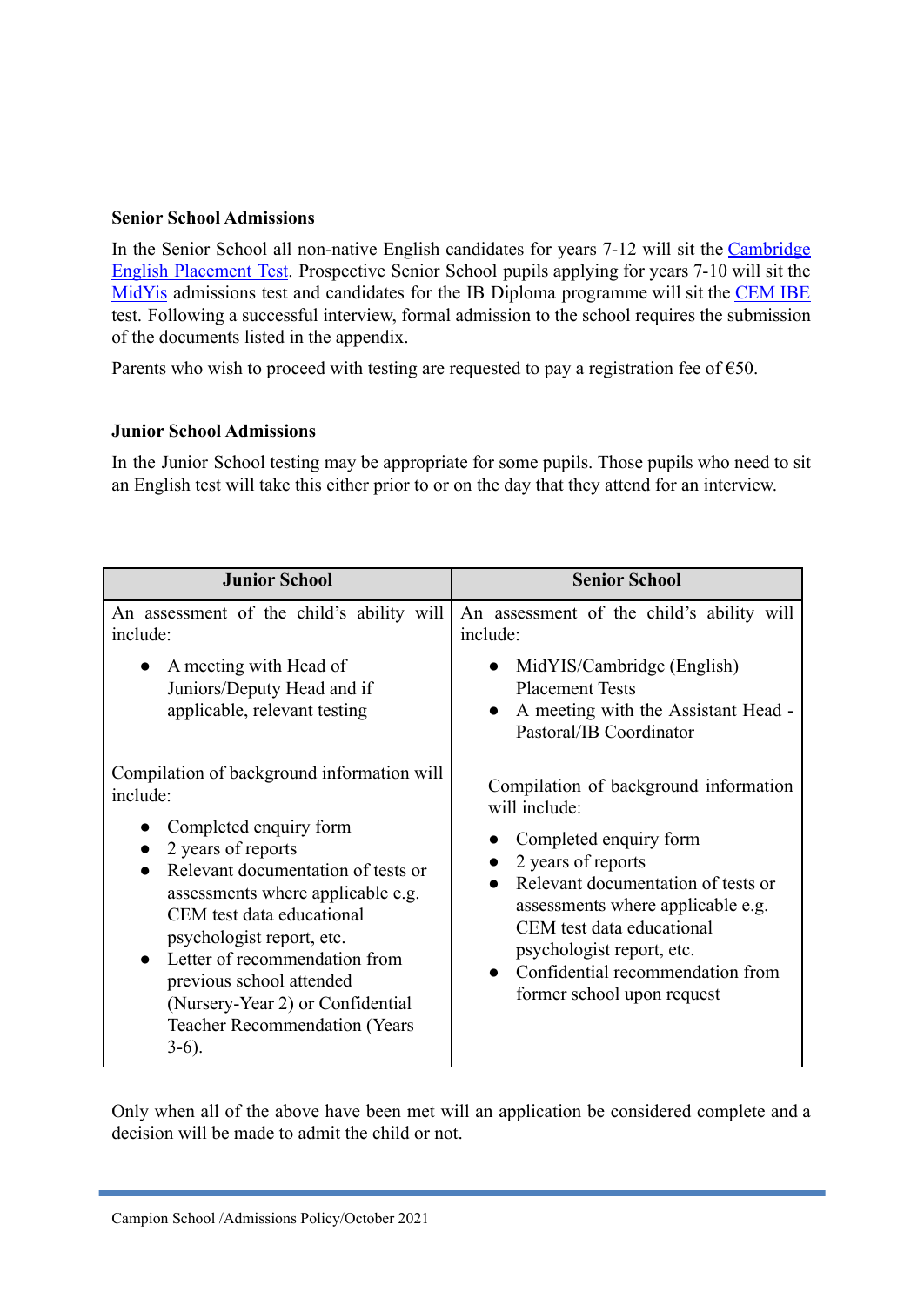For successful applications, where a parent is relocating and is applying for a mid-year start date, if a place exists, the child will be offered a place. If a parent is applying for the start of the next academic year and a place exists, the child will be offered a place. The offer is time sensitive and is dependent on the completion of the admission form and the registration fee being paid by the stipulated date. Should the admission form be missing or registration fee not be paid by the stipulated date, then the child will be placed on the waiting list.

If a place does not exist then the child will be placed on the waiting list.

## **Waiting List**

Applications are processed on a first come, first served basis. Where a parent is applying for a start date corresponding to the start of the next academic year, if a year group is at capacity, applicants may be placed on the waiting list. Capacity is defined as ninety-five percent of the current academic year's spaces (a small percentage of places are reserved for mid-year transfers). If places subsequently become available, an application will be given priority according to the criteria listed. The completion of the school's re-registration exercise will then determine how many places are available for the following year.

E.g. For a year group with a maximum number of 40 spaces available, if a parent applies in November for the start of the subsequent academic year, a year group of 38 pupils will be considered "full" as the remaining two places are reserved for mid-year transfers. As the academic year progresses and space still remains for the following academic year (September start) then the places will be allocated to those pupils on the waiting list that best match the admissions criteria.

#### **Placement**

Classes are primarily based on the pupil's date of birth and years of full-time education. The threshold for each age band will be determined by the age of the child on 1<sup>st</sup> September in the respective academic year. Nursery children are accepted in the month that they turn three years old. However, in order for a child to progress to Reception, they must be four years old on 1<sup>st</sup> September in the respective academic year. Only in exceptional circumstances will a pupil be placed in a class that does not correspond with their age. Parental preferences will be considered, but the final determination is the responsibility of the Headmaster.

#### **Order of consideration**

The school will give priority consideration to applicants from expatriate families moving to Greece who do not have the option to register their children in a Greek school.

As places at Campion are in demand and a limited number of spaces are available in most year groups, consideration will be given to the following factors:

- Suitable English language capability
- Sufficient academic ability and good behaviour/character
- Sibling currently in the school
- Sibling or parent previously studied in the school
- Timely date of application

## **The school will only offer a place to the pupil if it is felt that:**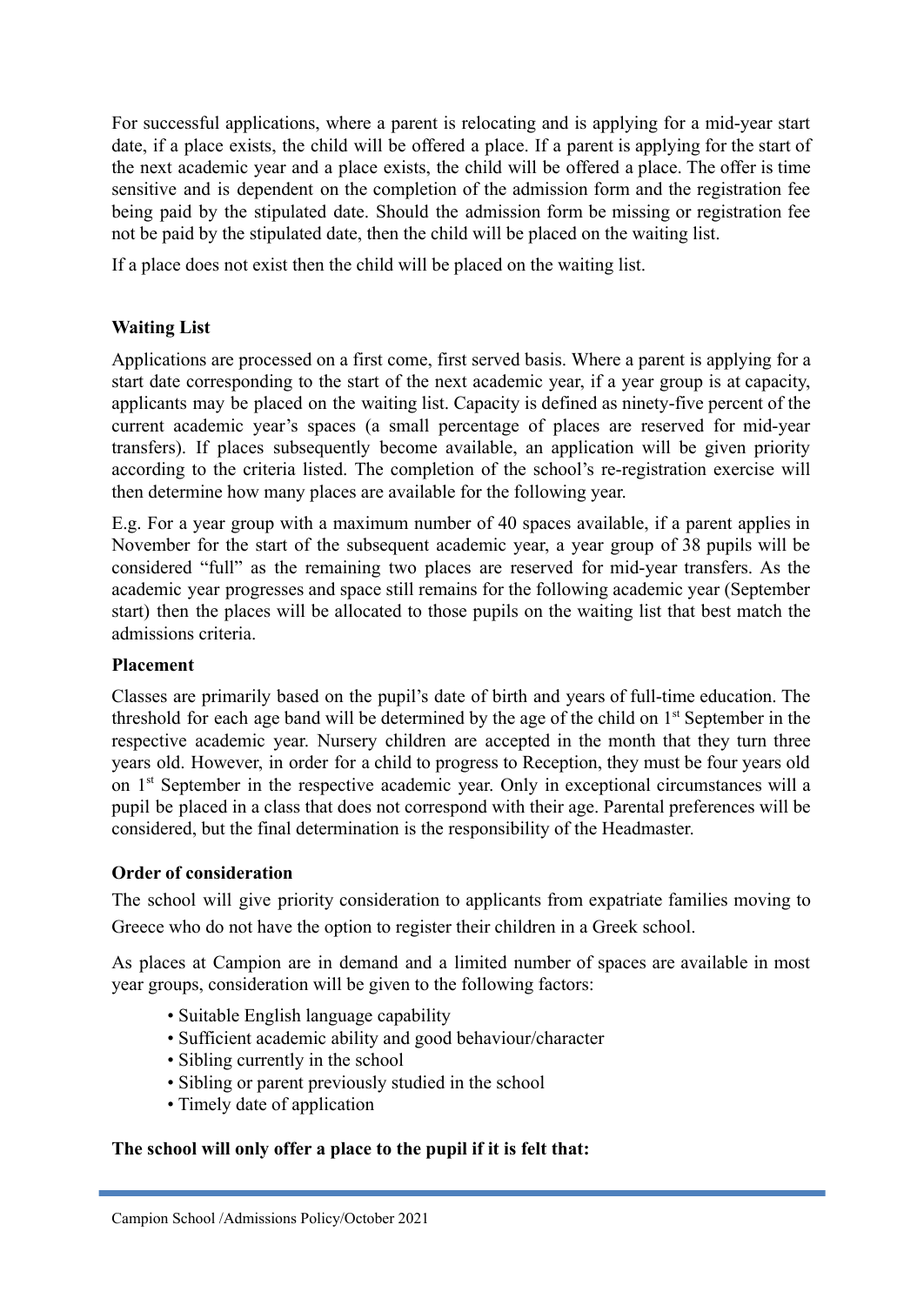- 1. The school can serve the pupil's needs within the existing curriculum framework.
- 2. The pupil will benefit from the academic and pastoral programmes on offer.
- 3. An acceptable level of learning can be achieved without causing problems to the school or the learning of other pupils within the class.

#### **Continuing into the next academic year**

The School reserves the right to decline entry to the next academic year if the specific needs of a child cannot be met. Breaches of school rules and regulations may also lead to a refusal.

Where a child's academic performance does not meet the expected standard, the school reserves the right to review the school place. This applies particularly for transition to the Senior School and for entry to the IB diploma. Under normal circumstances, pupils beginning the IB programme are expected to have achieved  $5 A^*$ -C grades at IGCSE level, usually including Mathematics and English.

#### **Denial**

Should it later be found that requested information was withheld or inaccurate, a pupil's place at the school is put at risk. If the place is then withdrawn, any monies paid up to this point will be forfeited by the family.

#### **Conditional Places**

Occasionally, if there is a lack of clarity or certainty over the application, the school may offer a conditional place at the school. A conditional place will have very specific criteria for entry for a certain amount of time. The parents and school must enter into an agreement of terms of the conditional place on the understanding that at the end of the period, the school has the full authority to continue or discontinue to offer the place based on the success of the agreement.

#### **Arbitration**

In any case of an admissions dispute, an appeal can be made to the Board of Trustees, whose decision is final. The Board reserves the right to change these admissions regulations at any time without notice.

#### **Fees**

Fees are to be paid according to the fee schedule.

#### **Children with Specific Learning Needs**

As part of the decision of whether or not to admit a child with learning differences, relevant assessment reports from specialists may be requested. These reports must not go back further than 2 years prior to the date of application for admission.

The Headmaster reserves the right to review the continued registration of any child whose circumstances change significantly during their time at school. The Headmaster may also review a child's continuing registration in the school where it becomes apparent that not all relevant information was made available to the school at the time of admission.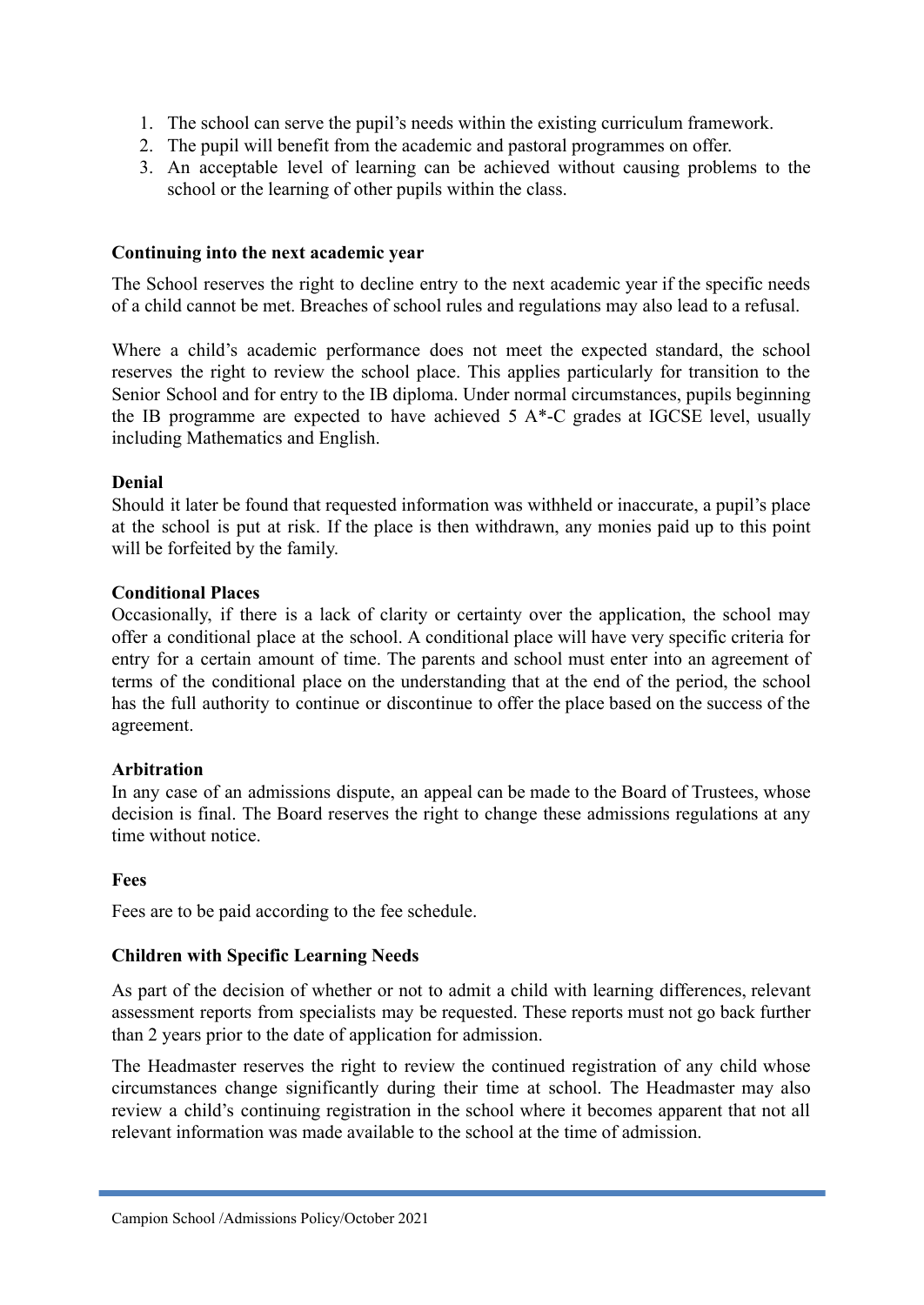The school may accept a child for a defined period of time, for example, during the Early Years Stage, where a child's needs may be more easily incorporated within the programme.

If the provision of support (e.g. Learning Support or English as an Additional Language) for a particular year group is full, even if the year group has space, applications will be placed on the waiting list until such a time where a space becomes available. These provisions are limited and particular levels of support cannot be guaranteed.

#### **Admissions accountability**

The Headmaster will furnish the Board of Trustees with regular updates on school admissions; this will take the form of a status report on the current school roll along with information on the status of admissions.

#### **Deferred entry**

Where a parent's relocation to Greece has been delayed by factors outside of their control, parents can request that the anticipated start date be deferred. However, the registration fee only binds the place for one academic year and should deferment be longer than the anticipated year of arrival, the child will revert to the waiting list and a new registration fee will be payable.

#### **Re-entry**

Parents must understand that the school cannot guarantee a place still remains for a returning child. Children who have been gone from the school for a period of more than one year will need to undergo the same admissions procedure as all other applicants. This will include an interview and submission of school reports. The registration fee will be payable.

# *Appendix 1*

#### **Summary of documents needed for admission**

Formal admission to school requires the submission of the following:

- 1. Completed online inquiry form
- 2. Copy of transcripts and report cards from the previous two years (these should be in English or Greek, with official translations provided when originals are written in another language).
- 3. Submission of relevant documentation of tests or assessments related to Learning Support (where applicable).
- 4. Letter of recommendation from previous school attended (Nursery-Year 2) or Confidential Teacher Recommendation upon request (Years 3-11)